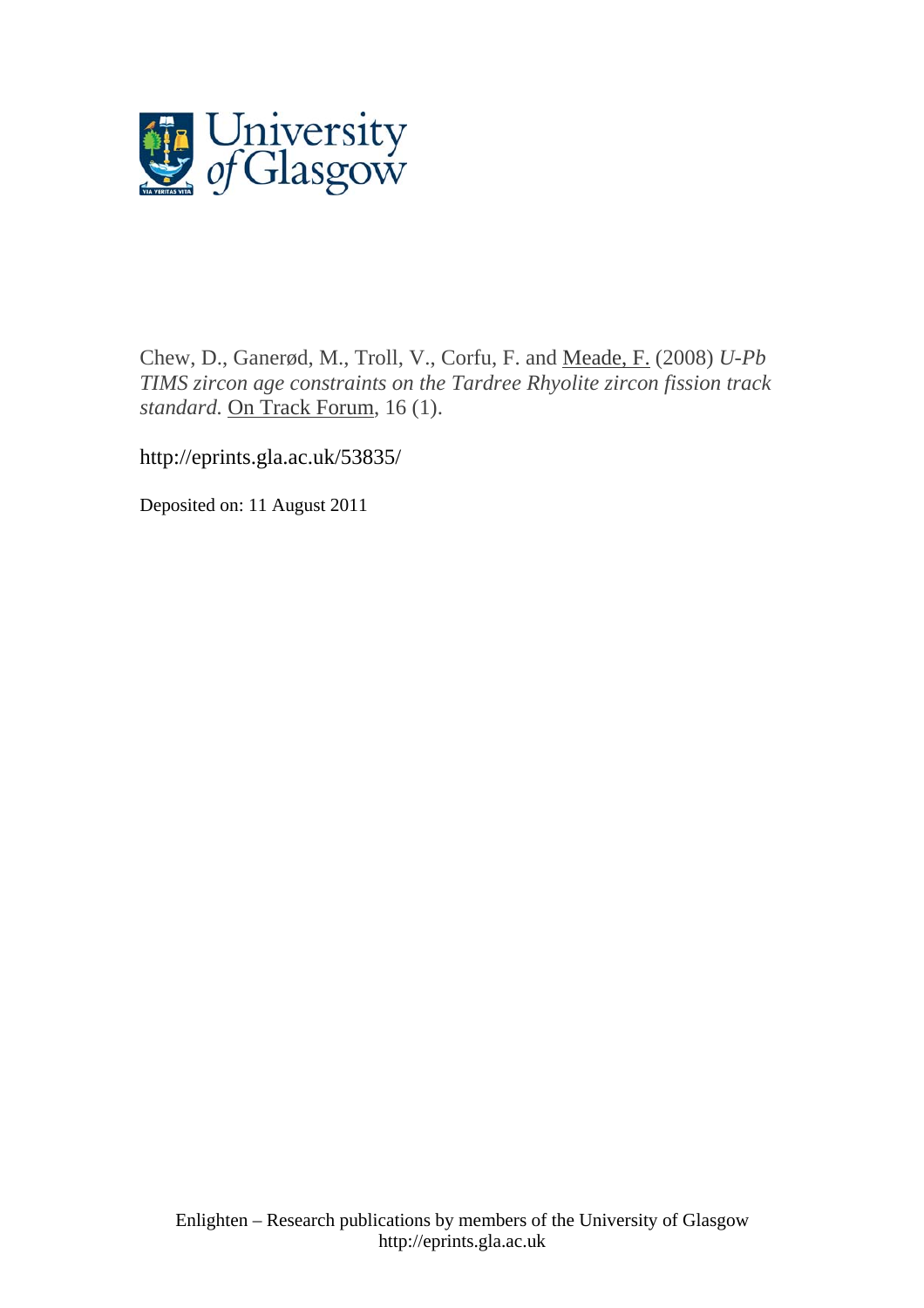## **U-Pb TIMS zircon age constraints on the Tardree Rhyolite zircon fission track standard**

Written by Dave Chew Friday, 07 November 2008

## David Chew<sup>1</sup>, Morgan Ganerød<sup>2</sup>, Valentin Troll<sup>3</sup>, Fernando Corfu<sup>4</sup> and Fiona Meade<sup>1</sup>

The Tardree Rhyolite in NE Ireland forms part of the British and Irish Palaeogene Igneous Province, associated with the opening of the North Atlantic and the onset of the present Iceland Plume. In NE Ireland, igneous activity comprised mainly voluminous eruptions of flood basalts (Antrim Plateau lavas). A major pause in volcanism, represented by the Interbasaltic Formation, was accompanied by weathering of the basalt pile, localised eruptions of tholeiitic basalt (including the famous Giant's Causeway) and minor rhyolite domes and flows including the Tardree Rhyolite (Emeleus & Preston, 1969; Old, 1975). Figure 1 shows the sampling site, an abandoned quarry on the south-east flank of Tardree Hill that is thought to be part of a rhyolite dome complex [Irish National Grid reference IJ19219413]. Columnar jointing is clearly visible.



**Figure 1. Field photograph of the sampled quarry within the Tardree Rhyolite [Irish National Grid reference IJ19219413].**

The Tardree Rhyolite Formation has yielded a zircon fission track age of 65.2 ± 0.8 Ma (Fitch & Hurford, 1977). This age determination employed the external detector method and a value of 6.85 x 10<sup>-17</sup> yr<sup>-1</sup> for the decay constant ( $\lambda$ <sub>f</sub>) as the ζ-calibration method had not been adopted at that time. Tardree Rhyolite zircons exhibit major U zonation, typically with a U-rich core and a U-poor rim. Figure 2 is taken from Tagami *et al.* (2003). It illustrates the typical spontaneous fission track distribution in a Tardree Rhyolite zircon, with a high track density core and low track density rim. Dobson (2006) reported LA-ICPMS data which demonstrates that the high U cores typically have U concentrations 40 times those of the rims. Uncorrected (U-Th)/He ages of the Tardree zircon are 56.2 ± 5.4 Ma (1σ) (Tagami *et al.*, 2003) and 57.8 ± 1.2 Ma (2σ) (Dobson, 2006). Mean α-ejection corrected ages are irreproducible and significantly older due to the high U-cores and strong zoning (Tagami *et al.*, 2003; Hourigan *et al*.2005, Dobson, 2006).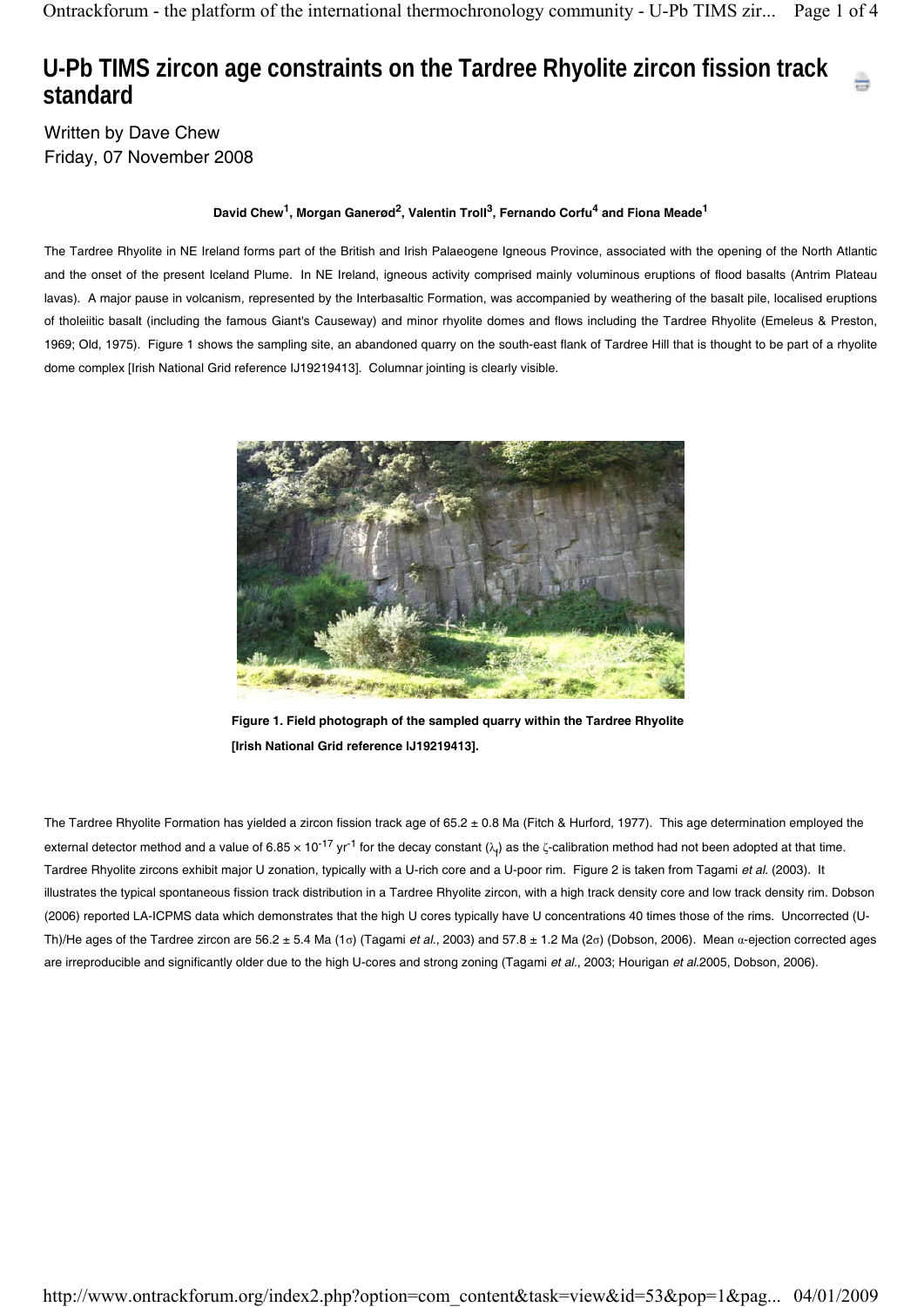

**Figure 2. A photograph of etched spontaneous fission tracks in a Tardree Rhyolite zircon from Tagami** *et al.* **(2003)**

Both zircon fission track and (U-Th)/He zircon studies of the Tardree Rhyolite use the U-Pb zircon age of 58.4 ± 0.7 Ma of Gamble *et al.* (1999) for the eruption age of the complex. This age determination employed an ion micro-probe (SHRIMP), using the SL13 zircon standard. However, several other methods have yielded older ages for the complex. Meighan *et al.* (1988) report a Rb-Sr whole rock isochron of 60.3 ± 2.3 Ma. Unpublished 40Ar-39Ar sanidine ages of 60.7 ± 0.6 Ma (data by Lux & Gibson quoted in Meighan *et al.*, 1988) and 59.1 and 60.2 Ma (data by Hurford & Hammerschmidt quoted in Tagami *et al.*, 2003) are all demonstrably older than the U-Pb SHRIMP zircon age of Gamble *et al.* (1999).

100 kg of Tardree Rhyolite was sampled from the abandoned quarry site in Fig. 1 to provide a substantial fraction for a zircon reference material. The sample was crushed and sieved to below 300 microns and a heavy fraction was obtained using a Gemeni mineral separation table. An aliquot of this heavy fraction was separated using heavy liquids and a magnetic separator. No apatite was found in the non-magnetic fraction between 2.9 and 3.3  $g/cm<sup>3</sup>$ , but the >3.3 g/cm<sup>3</sup> non-magnetic fraction yielded abundant zircon. The zircon fraction is comprised of prismatic grains up to 300 microns long with aspect ratios of between 3 and 10:1. A small aliquot of zircon was analysed by isotope dilution thermal ionization mass spectrometry (TIMS) at the Geological Museum in Oslo, Norway. The zircon grains were pre-treated using the chemical abrasion method ("CA-TIMS") of Mattinson (2005). This method employs high temperature treatment of the zircon grains (in the range of 850°C for 36 h) to anneal zircon lattice radiation damage from natural alpha, alpha recoil, and spontaneous fission processes. The annealed zircon fraction is then subjected to a partial dissolution step in concentrated HF and HNO<sub>3</sub> at 220°C for 16 h which removes zircon sub-domains with high U and Th concentrations. These sub-domains are invariably slightly to strongly discordant due to Pb loss. The remaining portion of the zircon crystal (in samples that lack inheritance) are completely free from Pb loss.

Six single grain zircon analyses were undertaken (Fig. 3), four of which employed the CA-TIMS approach. These four single grains yield a Concordia age of 61.23  $\pm$  0.11 Ma (2 $\sigma$ , MSWD = 1.01). Two grains were treated by conventional mechanical abrasion to remove outer zones which may have undergone Pb loss. These two grains yield a Concordia age of 60.97 ± 0.39 Ma, slightly younger than the CA-TIMS age. The CA-TIMS age is taken as the crystallisation age of the Tardree Rhyolite and it is recommended that this value is adopted as the fission track age of the zircon standard. Aliquots of the Tardree Rhyolite are available and can be obtained by emailing chewd@tcd.ie .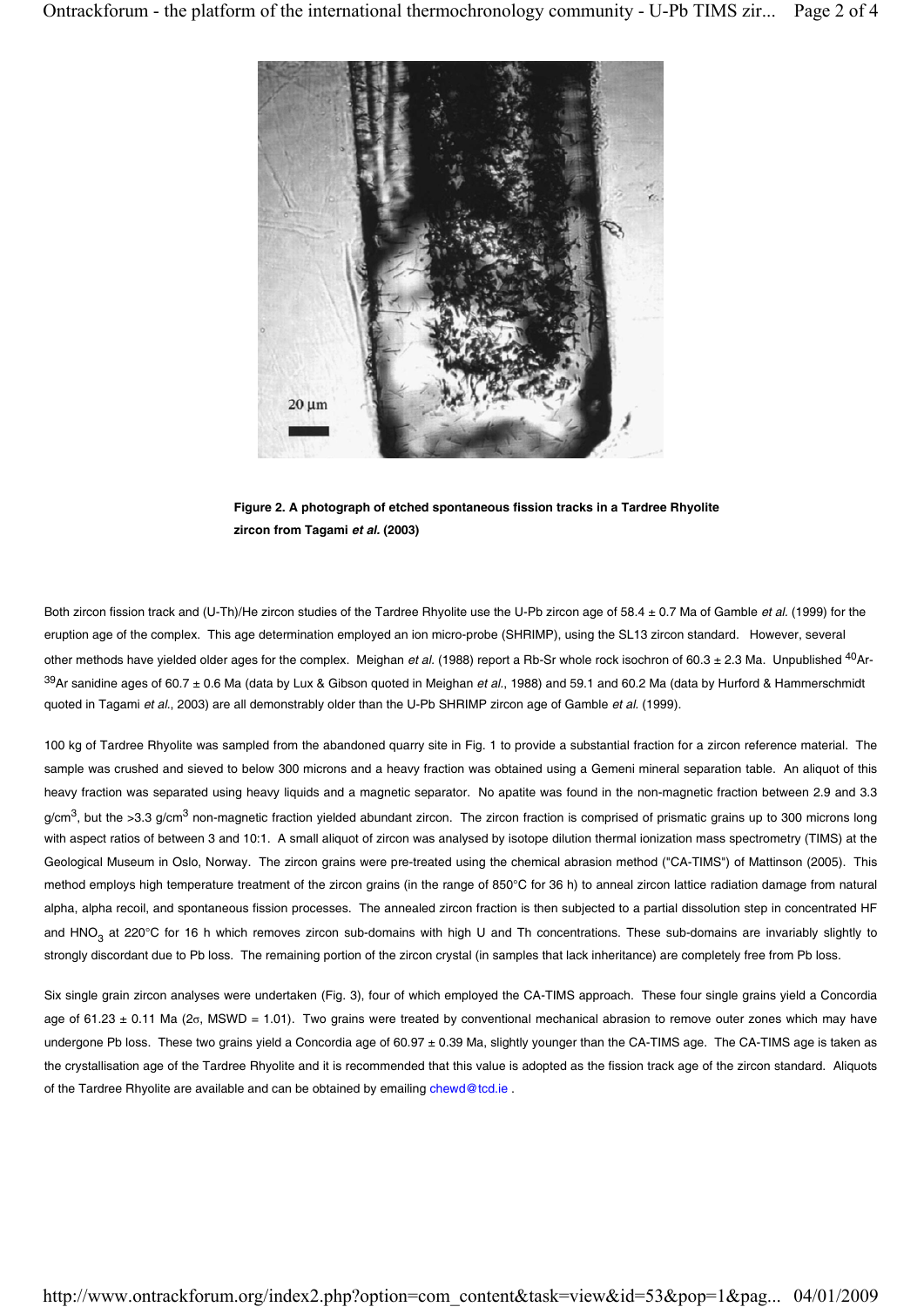

**Figure 3. U-Pb Concordia diagram of ID-TIMS data for the dated Tardree Rhyolite sample. Zircon grains treated by chemical abrasion are represented by the red uncertainty ellipses.**

<sup>1</sup>Department of Geology, Trinity College Dublin, Ireland

2Geological Survey of Norway (NGU), Norway

<sup>3</sup>Department of Earth Sciences, Uppsala University, Sweden

<sup>4</sup>Department of Geosciences, University of Oslo, Norway

## **References**

Dobson K. J. (2006) The zircon (U-Th)/He thermochronometer: development and application of thermochronometers in igneous provinces, University of Glasgow.

Emeleus C. H. and Preston J. (1969) Field excursion guide to the Tertiary Volcanic Rocks of Ireland. *Symposium on volcanoes and their roots*, 70.

Fitch F. J. and Hurford A. J. (1977) Fission track dating of the Tardree Rhyolite, Co. Antrim. *Proceedings of the Geologists' Association* **88**, 267-274.

Gamble J. A., Wysoczanski R. J., and Meighan I. G. (1999) Constraints on the age of the British Tertiary Volcanic Province from ion microprobe U-Pb (SHRIMP) ages for acid igneous rocks from NE Ireland. *Journal of the Geological Society, London* **156**, 291-299.

Hourigan, J. K., Reiners, P. W. and Brandon, M. T. (2005) U-Th zonation-dependent alpha-ejection in (U-Th)/He chronometry. *Geochimica et Cosmochimica Acta* **69,** 3349-3365.

Mattinson J. M. (2005) Zircon U-Pb chemical abrasion ("CA-TIMS") method: Combined annealing and multi-step partial dissolution analysis for improved precision and accuracy of zircon ages. *Chemical Geology* **220**(1-2), 47-66.

Meighan I. G., McCormick A., Gibson D., Gamble J. A., and Graham I. J. (1988) Rb-Sr isotopic determinations and the timing of Tertiary Central Complex magmatism in NE Ireland. In *Early Tertiary Volcanism and the Opening of the NE Atlantic. Geological Society, London, Special Publications*,